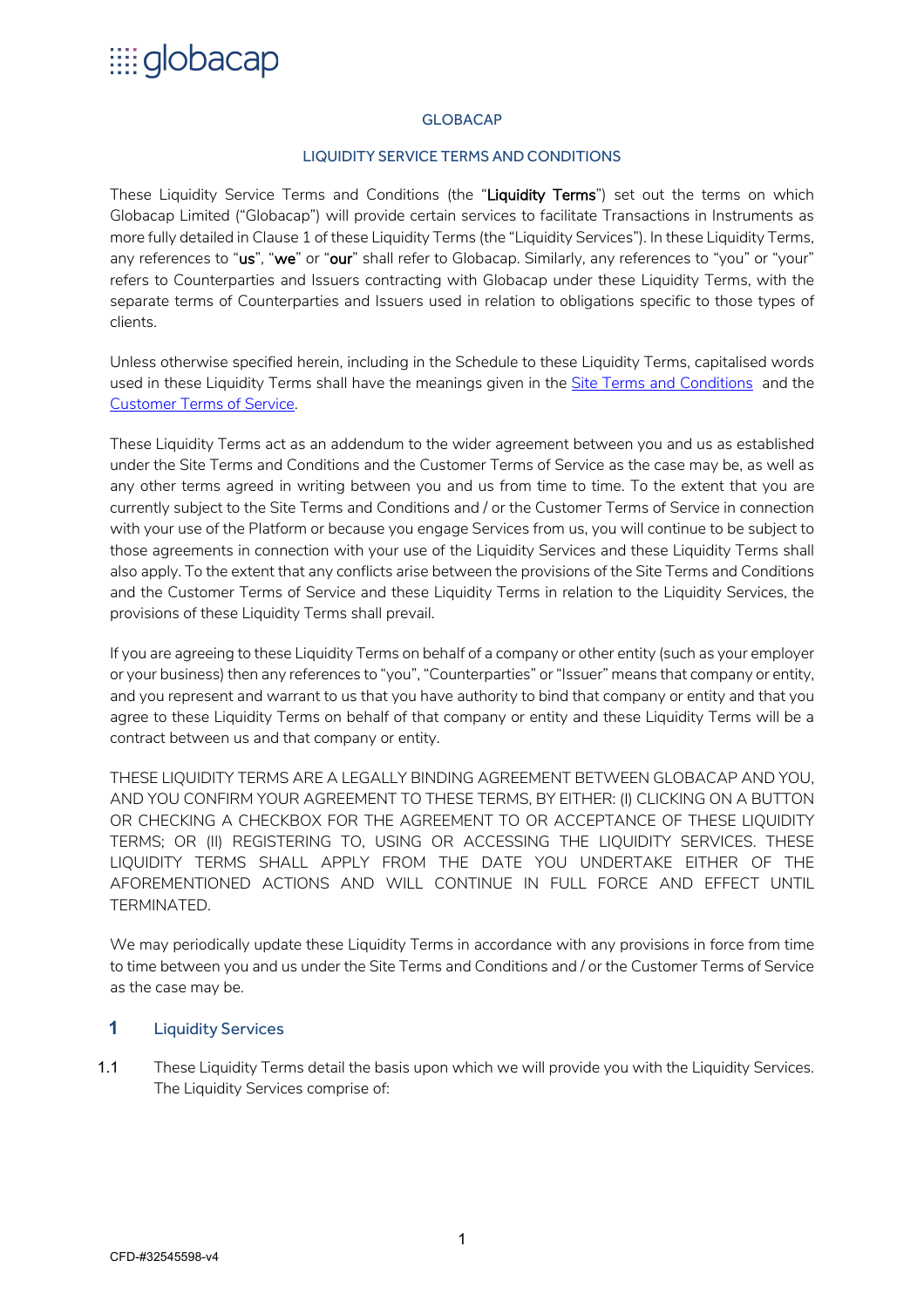- (a) the provision of functionality within the Platform that allows Counterparties to settle Transactions bilaterally on terms agreed between those parties outside of the Platform;
- (b) the provision of functionality that allows Issuers to arrange for Counterparties to engage in Transactions in its own Instruments within the Platform during a set period of time on terms determined by that Issuer outside of the Platform (a "Liquidity Round"); and
- (c) the provision of various administrative services to Issuers and Counterparties in connection with the completion of formalities connected to Transactions, including, but not limited to, the completion of stock transfer forms and the payment of any Stamp Duty to HMRC (the "Post-Transaction Services").
- 1.2 We may add, modify or discontinue any feature, functionality or any other tool within the Liquidity Services at our own discretion and without further notice to you. However, if we make any material adverse change in the core functionality of the Liquidity Services, then we will notify you in accordance with the provisions detailed in the Site Terms and Conditions and / or the Customer Terms of Service as the case may be.
- 1.3 Your access to the Liquidity Services may depend on the nature and status of the Account you have with us. Details of what elements of the Liquidity Services are available to each type of Account are available on the Site.

### **2** Our relationship

- 2.1 The Liquidity Services will be provided by Globacap, an entity authorised and regulated by the FCA with firm reference number 811661. The FCA's registered address is 12 Endeavour Square, London, E20 1JN. Globacap has its registered office at 44 Southampton Buildings, London WC2A 1AP. We can be contacted at support@globacap.com.
- 2.2 The Liquidity Services will be provided on a non-advised basis, meaning that we will not provide you with any advice as to the merits of any particular Instrument or Transaction or whether a particular Instrument or Transaction is suitable for you. Similarly, Globacap will not provide an Issuer with any advice with respect to the structure or terms of a Liquidity Round, which are to be determined by the Issuer in its own discretion. You are solely responsible for any decisions taken in respect of any and all Transactions that you choose to enter or not enter into and / or any Liquidity Rounds that you choose to initiate under these Liquidity Terms. We will not provide you with any investment, legal, tax or other form of advice, nor can you request any such advice from us.
- 2.3 You should ensure that you have taken sufficient time to read these Liquidity Terms prior to utilising the Liquidity Services. You should also review the Site Terms and Conditions, the Customer Terms of Service and our Risk Warnings, all of which are available via the Site, prior to utilising the Liquidity Services. If you do not understand any of the provisions within these Liquidity Terms or are in any doubt as to your obligations under them, you should seek independent professional advice.
- 2.4 We will treat you as a Retail Client in relation to the Liquidity Services unless we have informed you otherwise in writing, including following a request made by you in connection with other services provided by us that are not addressed by these Liquidity Terms. You may request a different client categorisation to the one we have given you and, if you do so, we will need to contact you to discuss what further information we may require and what additional requirements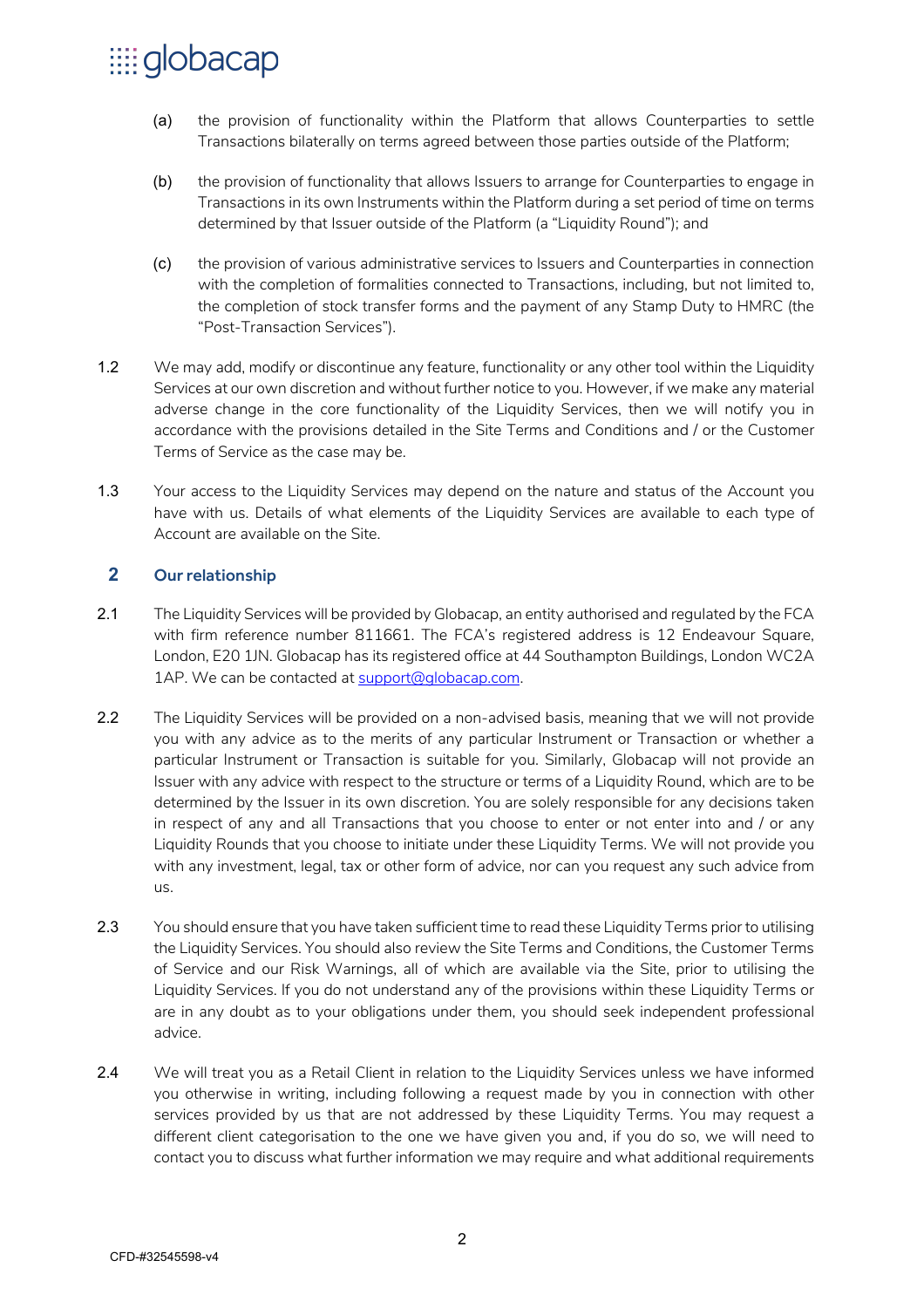may apply in this context. Please be aware that we may reject any request made by you to change your client categorisation.

- 2.5 We may be required to obtain certain information from you such that we can comply with our obligations under Applicable Law and you agree to provide any such information that we may reasonably request in the format within which we request it. You may be denied access to the Liquidity Services until such time as we can obtain sufficient information from you to satisfy our obligations under Applicable Law.
- 2.6 You acknowledge and agree that you will enter into any Transactions as principal and not as agent for any undisclosed person. Unless we have agreed otherwise, you will be solely responsible for performing any obligations under these Liquidity Terms in connection with Transactions entered into as part of the Liquidity Services. We will owe our obligations under this agreement to Counterparties and Issuers only, and we do not accept any obligation to any person other than a Counterparty or an Issuer unless we have agreed to accept any such obligation to that person in writing. You acknowledge and agree that we will not act as your agent in connection with any Transactions entered into under the Liquidity Services and that we will not execute Transactions on your behalf.
- 2.7 Where you are an Issuer and you have appointed a User in accordance with the Customer Terms of Service, we shall be entitled to rely on any instructions provided to us by that User in connection with the Liquidity Services without further verification or authentication of that User.
- 2.8 Details of our complaints procedures, including information on how to make a complaint, can be found in the Site Terms and Conditions.

### **3** Transactions under the Liquidity Services

- 3.1 The terms of any Transactions entered into under the Liquidity Services shall be determined by the Counterparties themselves outside the Platform or, in the case of a Transaction made pursuant to a Liquidity Round, by the Issuer in its sole discretion. Globacap shall facilitate the settlement of such Transactions solely on the basis of the information provided by the Counterparties via the Platform. Information as to the terms of Transactions to be entered into pursuant to a Liquidity Round, including the price of any Instrument, shall be made available by the Issuer on the specific Deal Page relating to that Liquidity Round. You acknowledge and agree that Globacap has no involvement in or influence over the terms of any Transactions that may be entered into under the Liquidity Services and any such terms must be agreed between the respective Counterparties.
- 3.2 In relation to Transactions undertaken pursuant to a Liquidity Round, the following provisions apply:
	- (a) Globacap is not responsible for any materials or information provided by an Issuer on any Deal Page and the Issuer acknowledges and agrees that it is solely responsible for the accuracy and manner of presentation of any such materials or information;
	- (b) The Issuer acknowledges and agrees that it is solely responsible for determining the terms of any Liquidity Round, including any floor or ceiling on the number and / or value of Transactions that can occurred in relation to a Liquidity Round, and that it shall communicate such terms to Globacap via the Platform such that they can be reflected on any Deal Page related to that Liquidity Round;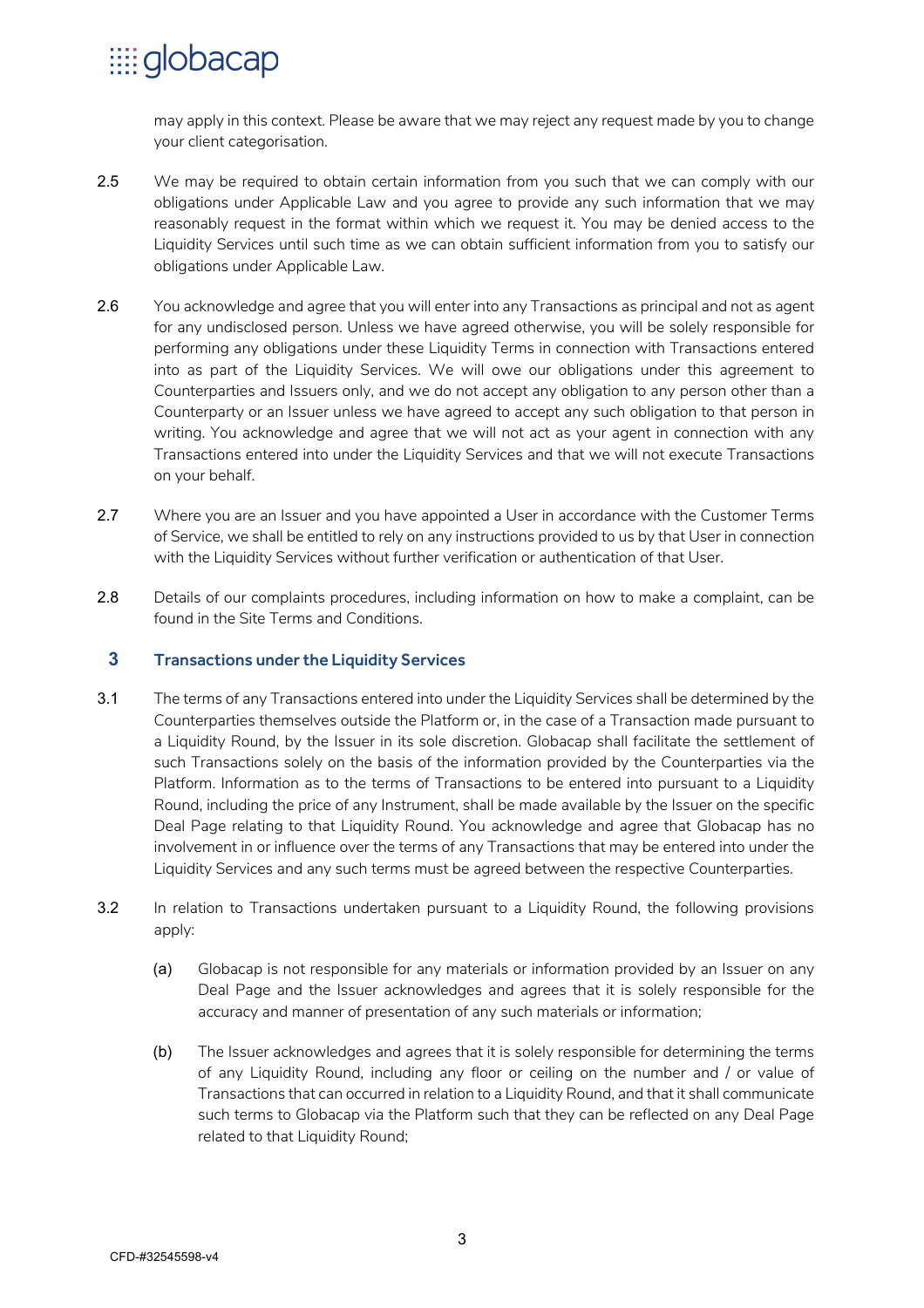- (c) Counterparties will be required to submit Liquidity Round Orders via the Platform. The required content to be included in a Liquidity Round Order, and the process for submitting such Liquidity Round Order, shall be detailed on the Deal Page;
- (d) We may aggregate Liquidity Round Orders received under any one Liquidity Round. This means that we may combine your Liquidity Round Orders with the Liquidity Round Orders of other Counterparties in relation to that Liquidity Round, which may then be settled as a single Liquidity Round Order. We may also split your Liquidity Round Order, such that your Liquidity Round Order comprises multiple Transactions with different Counterparties. You acknowledge and agree that we shall not have any liability to you if you obtain less favourable terms under any Transaction as a result of our aggregation or splitting of Liquidity Round Orders;
- (e) Any Liquidity Round Orders made after the stated cut-off time for that Liquidity Round will not be deemed as received by Globacap and will not be actioned;
- (f) Liquidity Round Orders demonstrate an irrevocable commitment from a Counterparty to enter into a Transaction and they may not be revoked or cancelled by a Counterparty;
- (g) Once commenced, an Issuer may not cancel or postpone a Liquidity Round. An Issuer may cancel or postpone a Liquidity Round if it provides not less than 24 hours prior notice to Globacap of the intended cancellation or postponement. Any request to cancel or postpone a Liquidity Round that is made within 24 hours of the proposed commencement time of a Liquidity Round will not be accepted; and
- (h) The Issuer will be required to approve all Counterparties that will be shareholders as a result of a Transaction. Without that approval, a Transaction cannot settle and ownership of any Instruments cannot transfer to the relevant Counterparty. The approval of Counterparties as shareholders will be made by the Issuer in its sole discretion and Globacap accepts no responsibility for any Liquidity Round Orders or Transactions that expire or are cancelled because of any action or inaction of the Issuer in this regard.
- 3.3 The Liquidity Services may only be provided in relation to an Instrument if the Issuer has made that Instrument eligible for participation in the Liquidity Services via its Account. Globacap has no involvement in determining which Instruments are eligible for participation in the Liquidity Services and is not responsible for any loss or damage that you may suffer in connection with any decisions made by an Issuer in this regard.
- 3.4 Where any Counterparty or Issuer does not complete the relevant formalities to bring about a Transaction within the time specified for that Transaction on the Platform, a Transaction will not arise. In the case of a Liquidity Round, this means that any Liquidity Round Orders submitted by a Counterparty that have not become Transactions within the specified timeframe will expire. You acknowledge and agree that Globacap has no responsibility for the failure of a Transaction to arise in circumstances where any Counterparty or Issuer in connection with that Transaction has not completed the specified formalities to bring about that Transaction.
- 3.5 Globacap reserves the right, in its sole discretion to cancel or refuse to act on any Transaction or Liquidity Round Order where:
	- (a) You do not have sufficient funds on your Account to cover the value of a Transaction or Liquidity Round Order;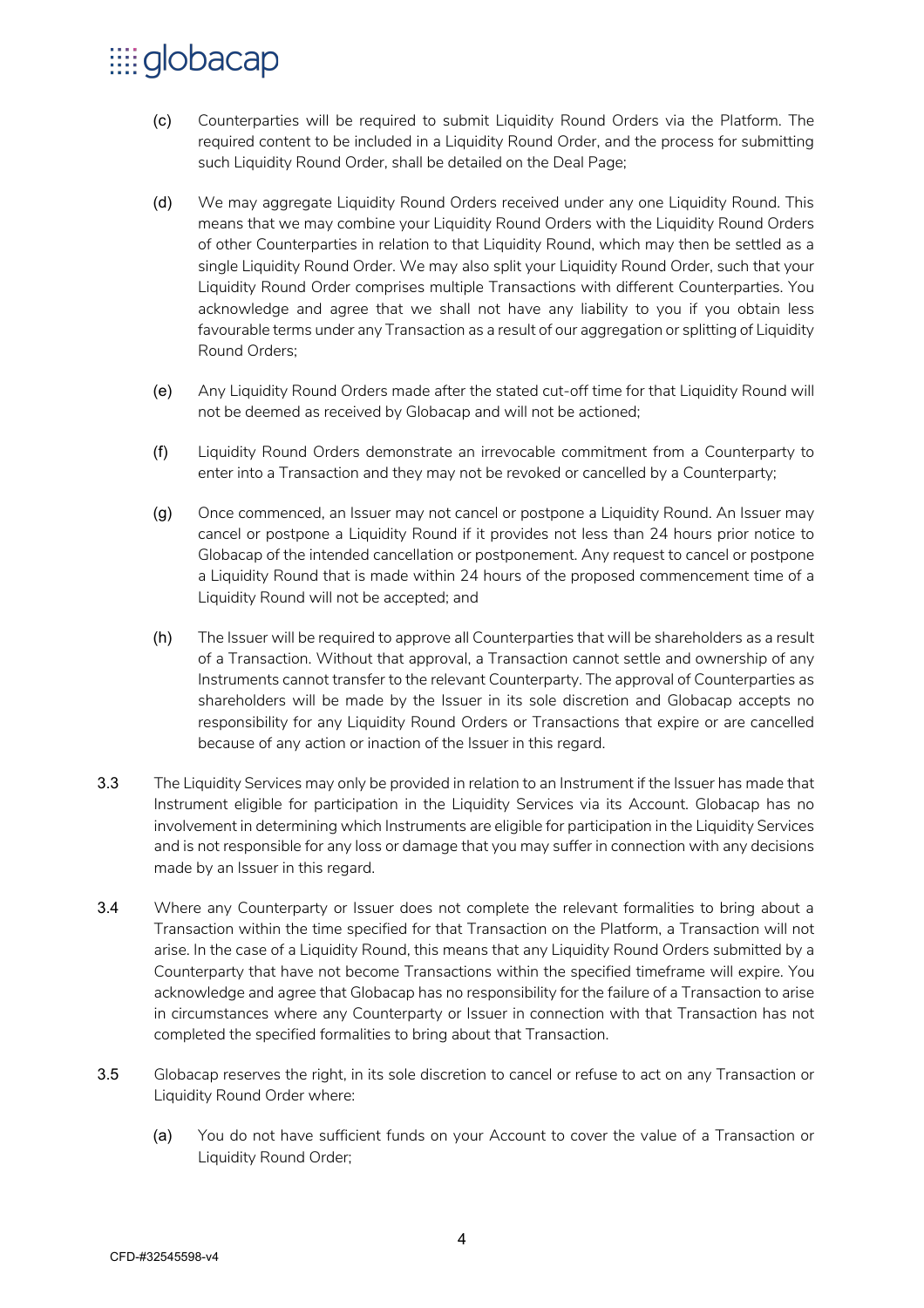- (b) The Transaction or Liquidity Round Order is in breach of these Liquidity Terms;
- (c) The Transaction or Liquidity Round Order has not been entered into in accordance with the specified procedure for that Transaction;
- (d) The Transaction or Liquidity Round Order would exceed any limit which has been imposed on your Account;
- (e) We consider that the Transaction or Liquidity Round Order requires further verification in light of its nature, content or the circumstances in which it is entered into or made;
- (f) By facilitating the Transaction or the Liquidity Round Order we may breach Applicable Law; and / or
- (g) We reasonably suspect that any Transaction or Liquidity Round Order has not been entered into or made by you.
- 3.6 Where we are permitted under Applicable Law, we will use reasonable endeavours to inform you of the reasons as to why your Transaction or Liquidity Round Order has been cancelled or refused.
- 3.7 In order to effect a sale and purchase of any shares to be transferred in connection with a Transaction, the relevant Counterparties to that Transaction will need to enter into a form of share purchase agreement. A template share purchase agreement is provided in Schedule 2 to these Liquidity Terms and it is open to the Counterparties to utilise this form of share purchase agreement if they so wish. You acknowledge and agree that the template share purchase agreement in Schedule 2 has not been prepared with your specific circumstances in mind and you utilise the template at your own risk. It is the sole responsibility of the Counterparties to validly execute a share purchase agreement in relation to any Transaction, and Globacap shall not be responsible for any losses that you may incur as a result of a failure to enter into a valid share purchase agreement. The Counterparties acknowledge and agree that any share purchase agreement entered into in connection with a Transaction will constitute a bilateral agreement between them and that Globacap shall not be a counterparty to that agreement, nor will Globacap have any rights or obligations under that agreement.
- 3.8 You acknowledge and agree that Globacap is not responsible for errors or inaccuracies in your Transactions as a result of the actions of any Counterparty or Issuer, including your own actions. From time to time, material errors or omissions may occur via our Platform in relation to Transactions. If you know or suspect that an error has occurred in relation to a Transaction, you must notify us as soon as possible explaining the error which you know or suspect has occurred. We will then conduct an investigation and agree next steps with you if our investigation finds that an error has in fact occurred. Our liability for any errors that have arisen via our Platform is addressed in the Site Terms and Conditions.

### **4** Post-Transaction Services

4.1 You acknowledge and agree that you will undertake the Post-Transaction Actions within the required timeframes and in accordance with any instructions provided by Globacap from time to time so as to enable Globacap to perform the Post-Transaction Services. Any failure to complete the Post-Transaction Actions within the relevant timeframes may result in a Transaction lapsing or being cancelled.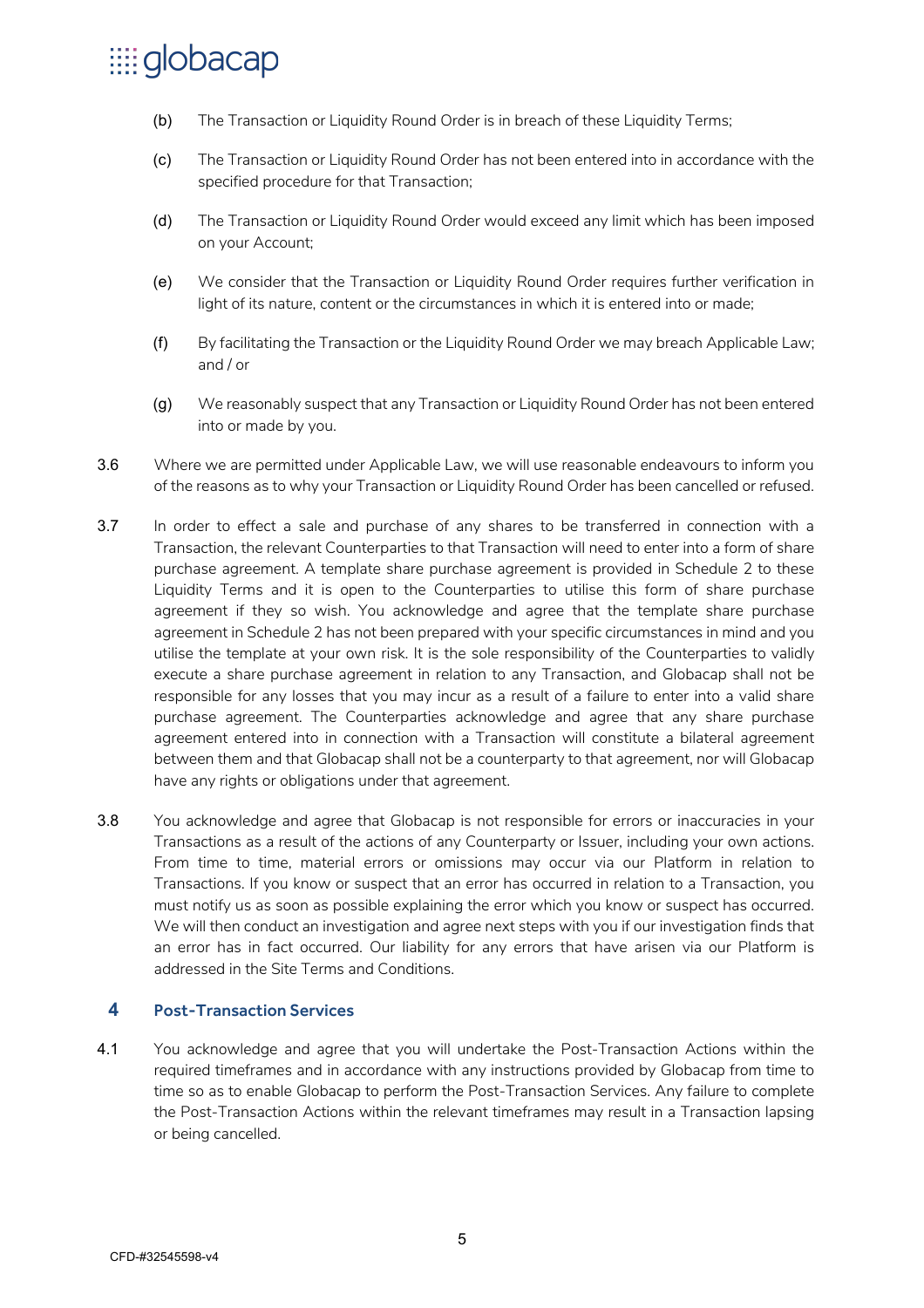- 4.2 In order to perform the Post-Transaction Services, Globacap may need to obtain from you certain information. You acknowledge and agree that you will provide any such information that we may reasonably request for this purpose. You agree to provide the requested information in the format that we require. To the extent that you incur any costs in the provision of such information, for example postage costs in connection with original documentation sent to us, you shall be responsible for bearing such costs.
- 4.3 We are entitled to rely on any information or documentation you provide to us for purposes of the Post-Transaction Services, including any element of the Post-Transaction Actions, without verification or confirmation of the content of such information or documentation. You are solely responsible for the accuracy of any such information or documentation provided to us and to the extent that you suffer loss as a result of any inaccuracies or errors in such information or documentation, we shall have no responsibility to you for such loss.
- 4.4 You appoint Globacap as your exclusive representative to perform the Post-Transaction Services on your behalf and you provide us with all power and authority to undertake the necessary actions to perform all elements of the Post-Transaction Services, including, but not limited to, the preparation of stock transfer forms and coordination with HMRC on the payment of applicable Stamp Duty arising as a result of a Transaction.
- 4.5 Notwithstanding the provision of the Post-Transaction Services, you will remain responsible for any Post-Transaction Actions that you are required to comply with to give effect to a Transaction. The appointment of Globacap as your representative in connection with the Post-Transaction Services does not in any way relieve you of your responsibility to pay any Stamp Duty to HMRC or complete any required tax formalities and you shall remain solely liable for any failings to comply with such tax requirements.
- 4.6 Notwithstanding the provision of the Post-Transaction Services, Counterparties and Issuers shall remain responsible for the satisfaction of their respective obligations under Applicable Law in connection with any Transactions, including, but not limited to, any Corporate Requirements or Filings.

### **5** Settlement, monies and assets

- 5.1 The timeframes for the settlement of any Transactions may vary and are dependent on certain factors that are outside our control, including the timely completion of any Post-Transaction Actions by Counterparties and the actions of external third-parties, such as HMRC. Globacap provides no guarantee on the timeframes for the settlement of any Transactions entered into under the Liquidity Services.
- 5.2 Globacap is not responsible for any delay or failure in settlement as a result of any Counterparty failing to complete the Post-Transaction Actions within the specified timeframes or in accordance with any instructions provided. We shall not be responsible for any delay or failure in settlement arising as a result of actions outside of our control, such as any delay or failure of HMRC to undertake the relevant actions to facilitate settlement of a Transaction.
- 5.3 Any monies held by us for Counterparties in connection with the Liquidity Services, including monies held pending the completion of any Transaction or Post-Transaction Formalities, will be held as client monies in accordance with the provisions contained in the Site Terms and Conditions and the Customer Terms of Service. Globacap will not hold client monies for Issuers in connection with the Liquidity Services.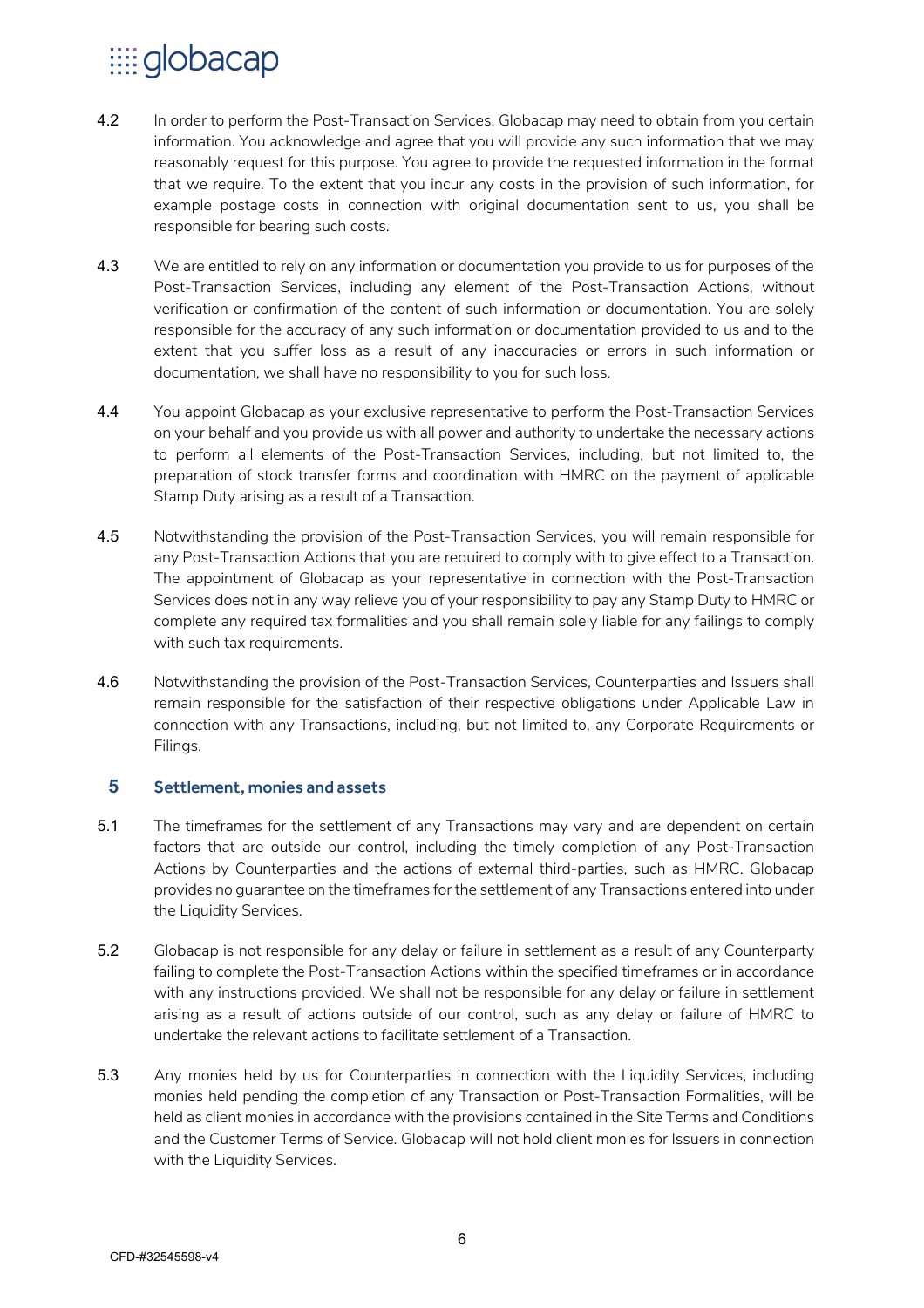- 5.4 You instruct us to hold any Instruments connected to Transactions made under the Liquidity Services until we receive instructions from you to the contrary. All Instruments will be held as safe custody assets in accordance with the provisions contained in the Site Terms and Conditions and the Customer Terms of Service. We may require you to enter into a separate agreement with us governing any custody services that we may provide to you in connection with any Instruments.
- 5.5 Where you are Counterparty that has sold an Instrument as part of a Transaction made under the Liquidity Services and that Instrument is not currently held by us, you agree to comply with our instructions to ensure that the Instrument is transferred to us within the time period specified by us following the conclusion of a Transaction.
- 5.6 You will be responsible for the payment of any fees due and payable to us in connection with our provision of the Liquidity Services within the time periods communicated by us to you in respect of such payments. Details of the fees that apply to Transactions and to Liquidity Rounds are detailed on the Site. To the extent that Globacap incurs charges from third-parties when acting on your behalf, such as when assisting in respect of the Post-Transaction Actions, we may choose to pass those charges onto you. We may impose and / or vary our fees or charges where we consider that we have a valid reason for doing so, and we will give you notice of at least 30 days before such changes come into effect.
- 5.7 Instruments may be denominated in a number of currencies, details of which will be provided via the Platform. Unless we notify you otherwise, all fees and charges payable in connection with the provision of the Liquidity Services must be paid to us in Pounds Sterling. Where Instruments are denominated in a currency other than Pounds Sterling, we will convert any such currency into Pounds Sterling for purposes of determining the value of that Transaction and, therefore, the value of any fees and charges payable. When effecting such conversion, we will use the rates prevailing at the time of the relevant conversion. Where you choose to enter into Transactions in Instruments that are denominated in a currency other than Pounds Sterling, you will be exposed to currency risk caused by changes in prevailing exchange rates. You acknowledge and agree that it is your responsibility to manage this risk and that we are not liable for any losses that you may suffer as a result. You acknowledge that, when determining the relevant Stamp Duty payable in respect of a Transaction, HMRC employs its own process for converting foreign currency into Pounds Sterling and Globacap has no control over that process, nor is it responsible for any calculations made by HMRC in this regard.

### **6** Your representations to us in relation to the Liquidity Services

- 6.1 In providing the Liquidity Services to you under these Liquidity Terms, we are entitled to rely on the following representations as having being confirmed by you to be true and accurate as at the effective date of these Liquidity Terms and each time you utilise the Liquidity Services thereafter:
	- (a) If you are a natural person, you are at least 18 years old;
	- (b) If you are a company or entity, you are validly existing in accordance with Applicable Law in the jurisdiction of your incorporation, there are no Corporate Requirements restricting your ability to enter into a Transaction or commence a Liquidity Round;
	- (c) You have full authority, standing and capacity to enter into Transactions and, as the case may be, submit Liquidity Round Orders;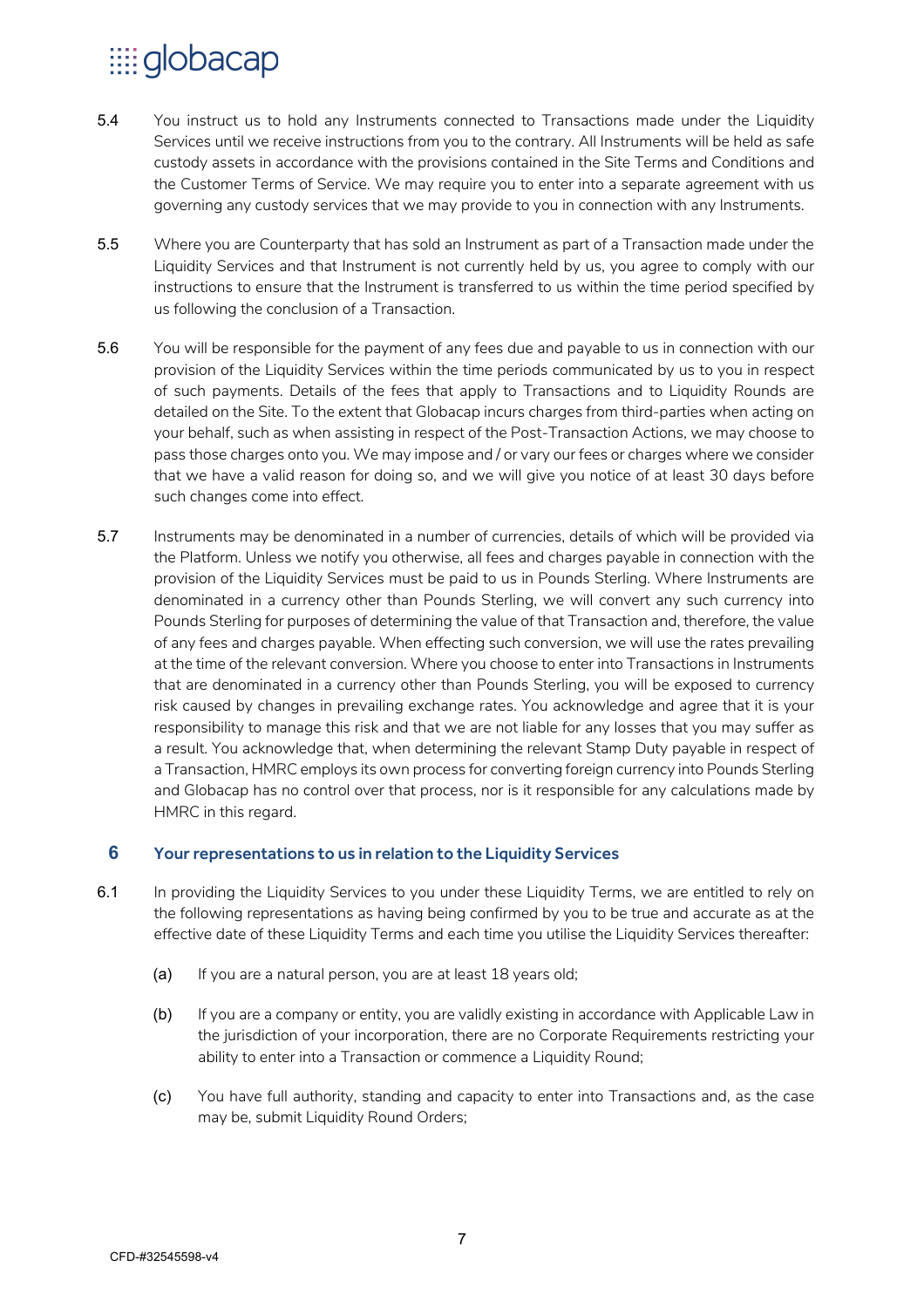- (d) You have obtained all necessary authorisations, consents, permissions and licences to engage in the activities envisaged in the receipt of the Liquidity Services;
- (e) You have sufficient knowledge and experience of the Instruments to engage in Transactions under these Liquidity Services;
- (f) You are acting on your own behalf and will enter these Liquidity Terms as principal and, except where we have agreed otherwise, you are not acting as agent on behalf of any other undisclosed person;
- (g) You will use the information and documentation provided in the Deal Pages solely in connection with Transactions in accordance with the Liquidity Services and will not reproduce, replicate or republish any such information or documentation;
- (h) Where you are an Issuer, the Instruments to which a Liquidity Round shall relate have been validly issued and are free from all encumbrances, liens and charges; and
- (i) Where you are a Counterparty entering into a Transaction to sell Instruments via the Platform you are the owner of all Instruments and such Instruments are free from all encumbrances, liens and charges.
- 6.2 You must notify us immediately if:
	- (a) The representations detailed in paragraph 6.1 are not true and accurate as at the effective date of these Liquidity Terms; or
	- (b) If, at any time after the effective date of these Liquidity Terms, the representations detailed in paragraph 6.1. cease to be true and accurate.

### **7** Miscellaneous

- 7.1 No person that is not a party to these Liquidity Terms shall have any right to enforce any provision of these Liquidity Terms under the Contract (Rights of Third Parties) Act 1999.
- 7.2 These Liquidity Terms form a binding contractual agreement between Globacap and you, and nothing in these Liquidity Terms shall create a bilateral agreement between any Counterparty and an Issuer or between Counterparties.
- 7.3 These Liquidity Terms and any non-contractual obligations arising out of or in connection with these Liquidity Terms shall be governed by, and interpreted in accordance with, the laws of England.
- 7.4 The courts of England shall have exclusive jurisdiction to hear all and any disputes or claims (including non-contractual disputes or claims) arising out of or in connection with these Liquidity Terms. Nothing in this Clause 7.4 shall prevent us from bringing proceedings against you in any other jurisdiction.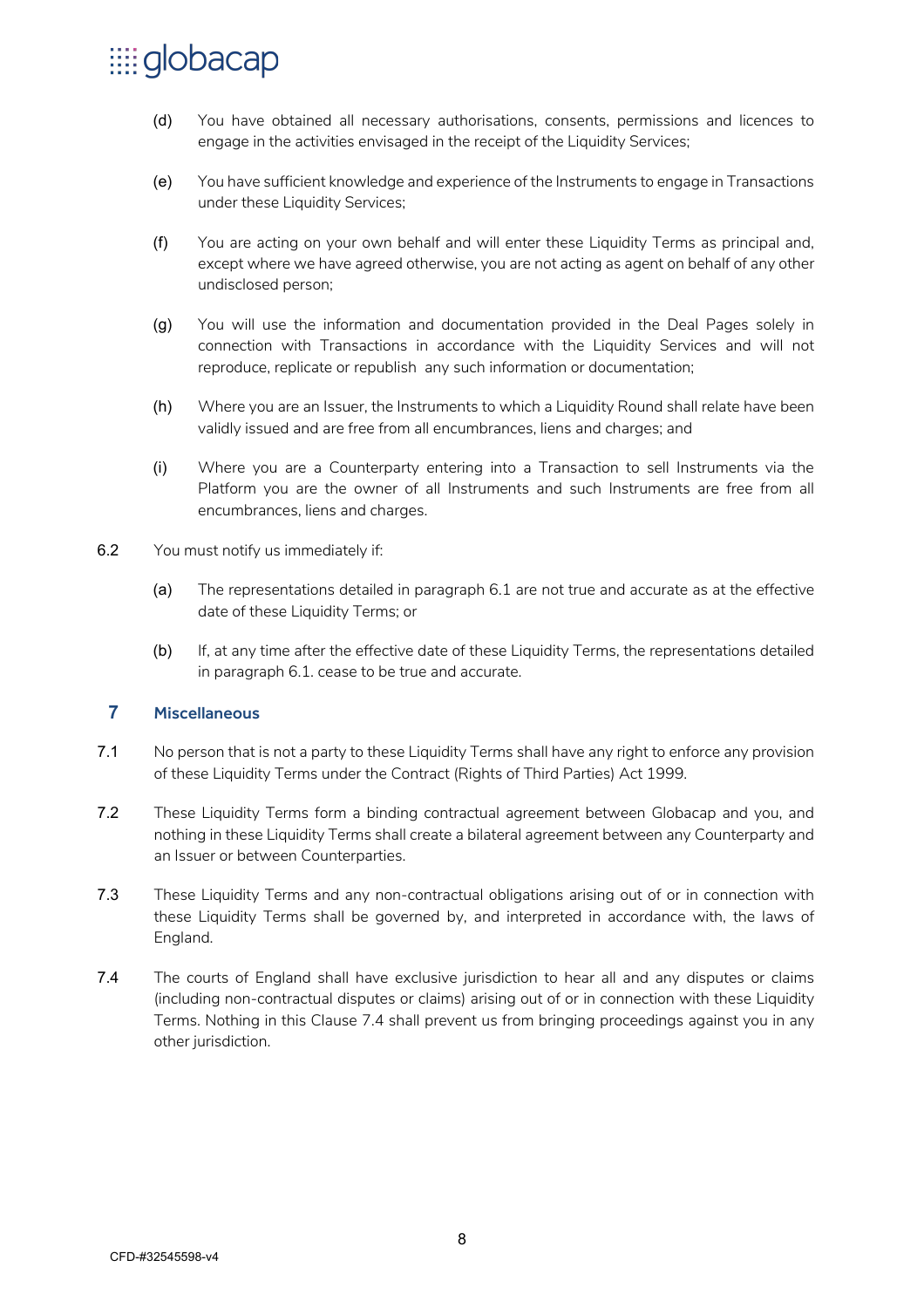### SCHEDULE 1

#### **DEFINITIONS**

| Applicable Law                   | means any laws, statutes, orders, rules, decisions, provisions,<br>directives, regulations, requirements, conditions, standards, sanctions,<br>guidelines and industry codes having legal effect in any jurisdiction                                                                                                                                                                     |
|----------------------------------|------------------------------------------------------------------------------------------------------------------------------------------------------------------------------------------------------------------------------------------------------------------------------------------------------------------------------------------------------------------------------------------|
| Counterparty                     | means a counterparty to any Transaction entered into under these<br><b>Liquidity Terms</b>                                                                                                                                                                                                                                                                                               |
| <b>FCA</b>                       | means the Financial Conduct Authority or any successor authority                                                                                                                                                                                                                                                                                                                         |
| <b>HMRC</b>                      | means Her Majesty's Revenue and Customs or any successor authority                                                                                                                                                                                                                                                                                                                       |
| Instrument                       | means any security issued by an Issuer that is capable of being subject<br>to a Transaction                                                                                                                                                                                                                                                                                              |
| Issuer                           | means a company or entity that has issued an Instrument that is<br>capable of being subject to a Transaction                                                                                                                                                                                                                                                                             |
| Liquidity Round                  | has the meaning given in Clause 1.1(b)                                                                                                                                                                                                                                                                                                                                                   |
| Liquidity Round Order            | means an order submitted by a Counterparty to buy or sell an<br>Instrument under a Liquidity Round                                                                                                                                                                                                                                                                                       |
| <b>Post-Transaction Actions</b>  | means all applicable formalities to be undertaken in order to validly<br>settle a Transaction, including, but not limited to, the transfer of monies<br>to facilitate payment for any particular Transaction, the transfer of<br>monies for the payment of stamp duty or associated taxes, and the<br>provision of information to facilitate the completion of a stock transfer<br>form. |
| <b>Post-Transaction Services</b> | has the meaning given in Clause 1.1(c)                                                                                                                                                                                                                                                                                                                                                   |
| Transaction                      | means a transaction in an Instrument that occurs via the Platform<br>under these Liquidity Terms, including but not limited to the Sale and<br>Purchase of an Instrument or in the case of any instrument held under<br>a Nominee structure, the assignment of any beneficial interest in such<br>Instrument.                                                                            |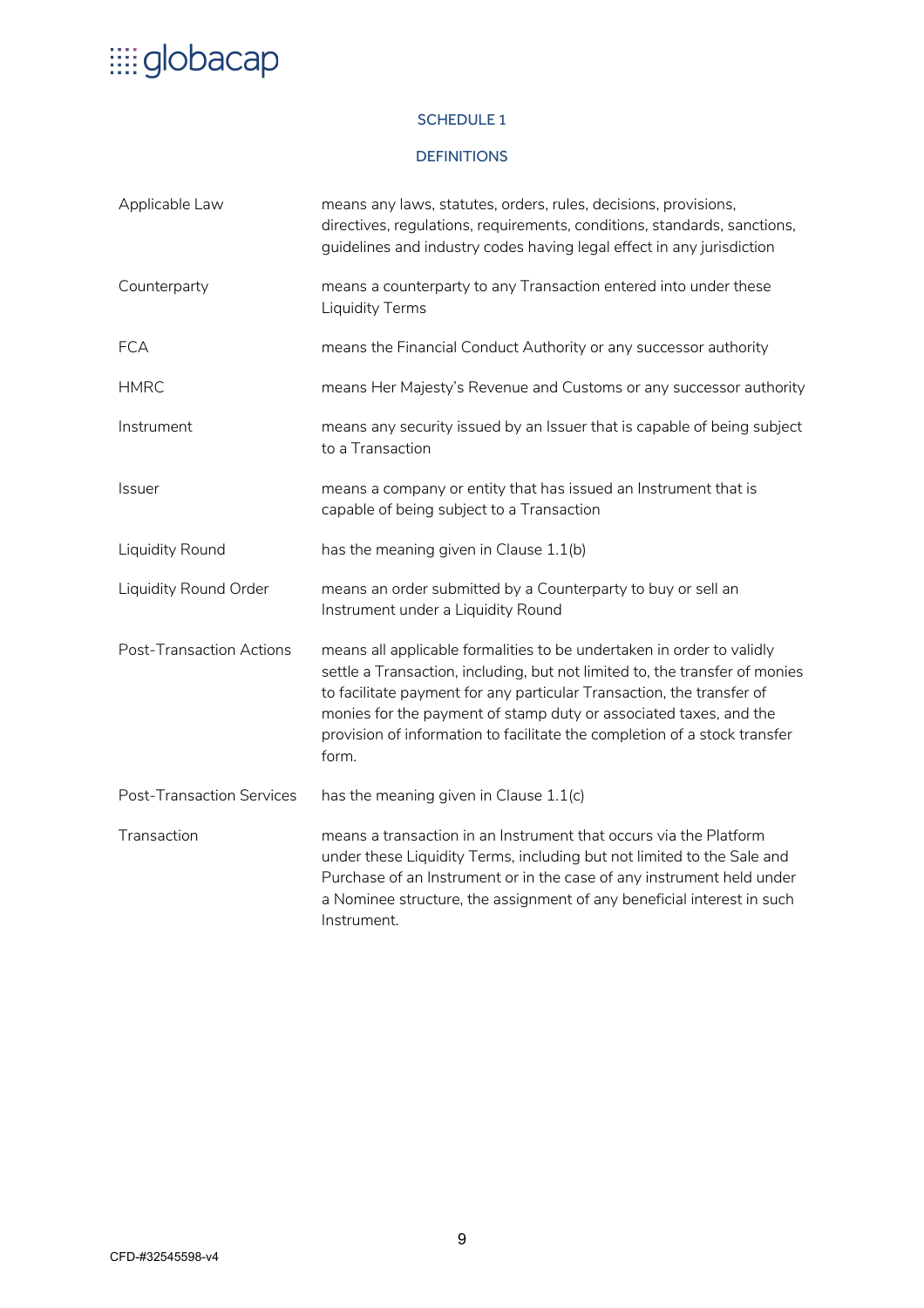# $\dddot{m}$ globacap

#### SCHEDULE<sub>2</sub>

#### SHARE PURCHASE AGREEMENT BETWEEN COUNTERPARTIES

THIS AGREEMENT is dated [INSERT DATE] and is made between:

- (1) The Counterparty identified on the Platform as the Counterparty selling shares as part of a Transaction made under the Liquidity Services (the Seller); and
- (2) The Counterparty identified on the Platform as the Counterparty buying shares as part of a Transaction made under the Liquidity Services (the Buyer).

Capitalised terms in this Agreement shall have the meaning given in the Liquidity Terms unless otherwise specified herein.

#### **8** Transaction Details

- 8.1 The Seller shall sell to the Buyer and the Buyer shall buy from the Seller the relevant shares which are the subject of a Transaction to be settled via the Platform (the Sale Shares). The Seller shall sell the Sale Shares to the Buyer with full title guarantee and free from all mortgages, charges, liens, pledges, options, restrictions or other rights or claims, or any other encumbrance or security interest of any kind (each an Encumbrance and together Encumbrances).
- 8.2 Title to, and beneficial ownership of, the Sale Shares shall pass to the Buyer on completion of the Post-Transaction Actions, together with all associated rights and benefits attaching or accruing to them on or after such completion.
- 8.3 The consideration for the Sale Shares shall be the payment by the Buyer to the Seller in cash of the agreed price for those Sale Shares within a timeframe notified to the Buyer via the Platform.
- 8.4 The completion of the Transaction shall occur on the satisfaction of all Post-Transaction Actions by the relevant parties, and the satisfaction by the Buyer of its obligations under Clause 1.3.

### **9** Warranties

- 9.1 The Seller warrants to the Buyer that each of the warranties detailed in this Clause 2.1 are true and accurate in all material respects at the date of this Agreement:
	- (a) the Seller is the legal and beneficial owner of and is entitled to sell and transfer or procure the sale and transfer of the full legal and beneficial ownership in the Sale Shares to the Buyer on the terms set out in this Agreement;
	- (b) there is no Encumbrance on, over or affecting the Sale Shares, there is no agreement or commitment to give or create any such Encumbrance and no person has made any claim to be entitled to any right over or affecting the Sale Shares;
	- (c) the Seller has the right, power and authority and has taken, or will take, all action necessary to execute and deliver, and to exercise its rights and perform its obligations under, this Agreement, and this Agreement will, when executed, constitute legal, valid and binding obligations of the Seller enforceable in accordance with its respective terms; and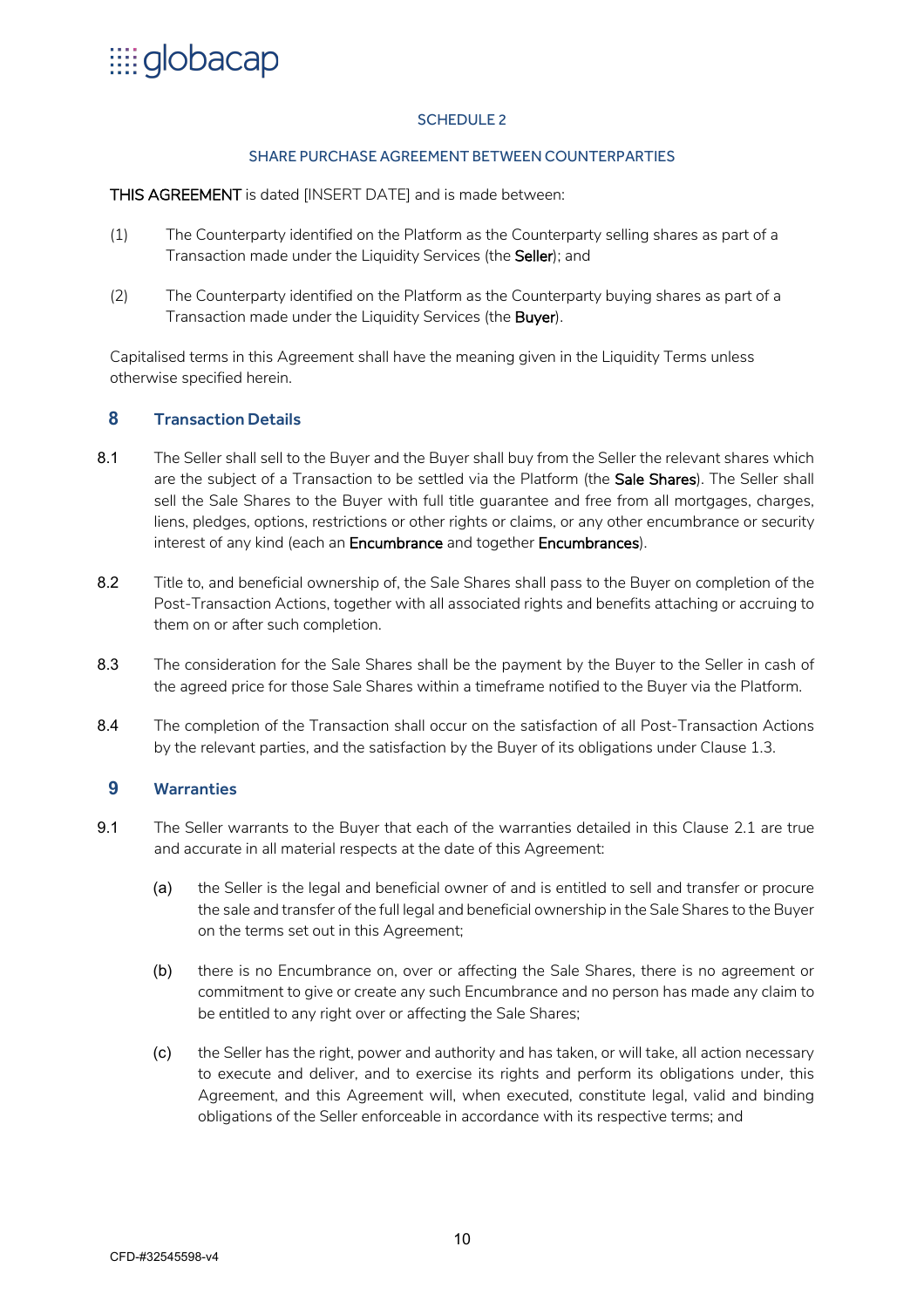- (d) no consent, authorisation, licence or approval of or notice from any governmental, administrative, judicial or regulatory body, authority or organisation is required to authorise the execution, delivery, validity, enforceability or admissibility in evidence of this Agreement or the performance by the Seller of its obligations under this Agreement.
- 9.2 Each warranty detailed in Clause 2.1 shall be construed as a separate and independent warranty and the Buyer shall have a separate claim and right of action in respect of every breach of a warranty

#### **10** Miscellaneous

- 10.1 Each party acknowledges and agrees that:
	- (a) this Agreement constitutes the entire agreement between the parties and supersedes any prior agreement, understanding, undertaking or arrangement between the parties relating to the subject matter of this Agreement;
	- (b) by entering into this Agreement, they do not rely on any statement, representation, assurance or warranty of any person (whether a party to this Agreement or not and whether made in writing or not) other than as expressly set out in this Agreement;
	- (c) no party may rescind or terminate this Agreement for breach of contract or for negligent or innocent misrepresentation or otherwise; and
	- (d) nothing in this Clause 3.1, and no other limitation in this Agreement, shall exclude or limit any liability for fraud.
- 10.2 Each provision of this Agreement is severable and distinct from the others and, if any provision is, or at any time becomes, to any extent or in any circumstances invalid, illegal or unenforceable for any reason, that provision shall to that extent be deemed not to form part of this Agreement but the validity, legality and enforceability of the remaining provisions of this Agreement shall not be affected or impaired, it being the parties' intention that every provision of this Agreement shall be and remain valid and enforceable to the fullest extent permitted by law.
- 10.3 Neither party shall be entitled to amend this Agreement.
- 10.4 This Agreement may be executed in any number of counterparts. Each counterpart, when duly exchanged or delivered, is an original, but the counterparts together are one and the same agreement. The parties acknowledge and agree that any counterpart may take the form of an electronic copy of this Agreement.
- 10.5 Neither party shall be entitled to assign the benefit of any rights under this Agreement.
- 10.6 A person who is not a party to this Agreement has no right under the Contracts (Rights of Third Parties) Act 1999 to enforce any of its terms.
- 10.7 Any notices that are required to be given by the parties under this Agreement shall be made via the Platform to the respective recipient.
- 10.8 This Agreement and any non-contractual obligations connected with it shall be governed by English law. The parties irrevocably agree that all disputes arising under or in connection with this Agreement, or in connection with the negotiation, existence, legal validity, enforceability or